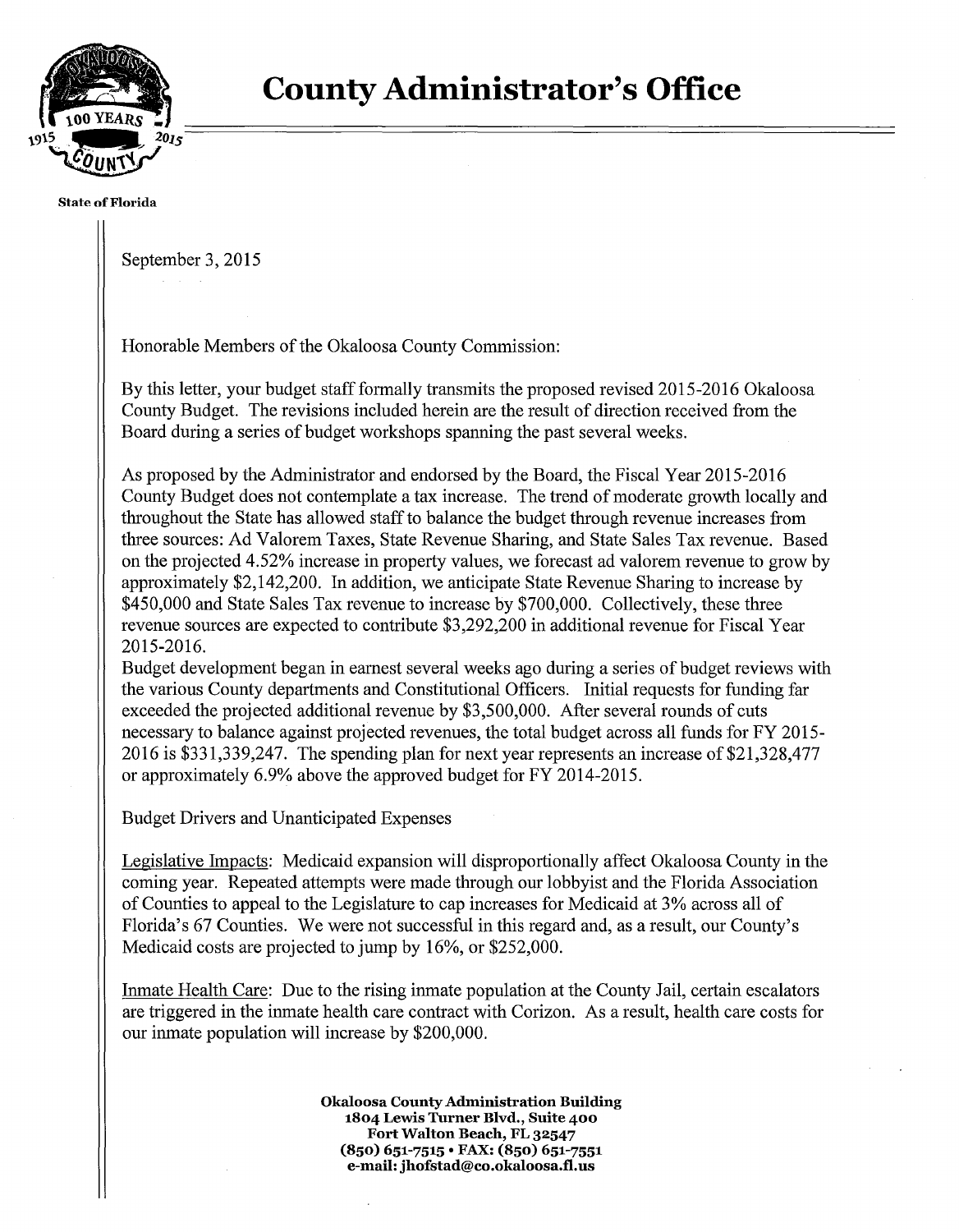Life and Health Insurance: Over the past few years, the County has elected to offer a stipend to those individuals who chose not to take advantage of coverage through the County's health insurance plan. By not funding the full cost of health coverage for all employees, the County has saved approximately \$450,000 annually in the General Fund alone. Recently, staff learned that Federal regulations prohibit the current practice of offering a stipend to some employees in lieu of funding the full cost of insurance. As a result, the proposed FY 2015-2016 budget includes funding insurance costs for all employees. It bears mentioning, that a number of counties and cities throughout Florida continue to offer a stipend to those employees who elect insurance coverage elsewhere. As an alternative, the County will offer a Health Reimbursement Account (HRA) to those employees who elect health insurance coverage outside ofthe County's program. The results of this alternative will not be known prior to finalizing the FY 2015-2016 budget; therefore, the proposed budget still includes the full cost of health coverage for all employees.

Department of Juvenile Justice *(DID* Claw Back: For the past two years, the County elected to fund only a portion of annual costs associated with juvenile incarceration. As was the case with many counties across the State that overpaid annual DJJ fees, Okaloosa County paid a lesser amount annually while waiting for the State to decide terms of payback and a recalculation of the funding split between the State and the counties. During Florida's Legislative Session this year, the Legislature implemented "Claw Back" terms whereby the State was granted authority to withhold State Sales Tax Revenue from those counties that continued to "short pay" their annual DJJ obligation. In anticipation of the Claw Back provisions, this year the proposed budget includes the full cost of funding DJJ which equates to \$489,350 over and above the amount paid last year.

Supervisor of Elections – Presidential Election Year: During years in which a Presidential Election occurs, the costs associated with the elections process rise sharply. This is due largely to the expected turnout of registered voters and the associated costs for accommodating larger crowds at the polls and increase in ballots. For the FY 2015-2016 proposed budget, the projected impact represents an increase of \$225,000. Not included in the proposed FY 2015-2016 budget is the cost ofreplacement voter equipment which is being proposed by the Supervisor of Elections. Since the cost of new equipment has not been determined as of the date of this summary, it is anticipated that staff will reflect the cost through a budget amendment after October 1, 2015.

# Proposed New Positions and Salary Impacts

New Positions: This proposed FY 2015-2016 budget contemplates several new positions to rebuild capacity in the organization and correct deficiencies noted by the Auditor General and the County's External Auditor. During the economic decline, the County eliminated nearly 90 positions, many in professional, middle management and administrative support positions. While the position requests offered in this budget are modest, we will be addressing critical needs important to an organization of our size and complexity. Of note, the budget proposal before the Board includes a Budget and Compliance Manager in the Administrator's office, a Contracts and Leases Coordinator in the Purchasing Division, a Security Analyst in the IS Department, a Program Technician II and Supply Specialist in the Public Works Department, and a Master Painter and two Custodians in the Facility Maintenance Division. Subsequent to the positions proposed, the Board elected to add another position in the proposed budget for a Program Technician II for the Crestview Administration office. Collectively, these position requests add approximately \$376,000 to the proposed budget.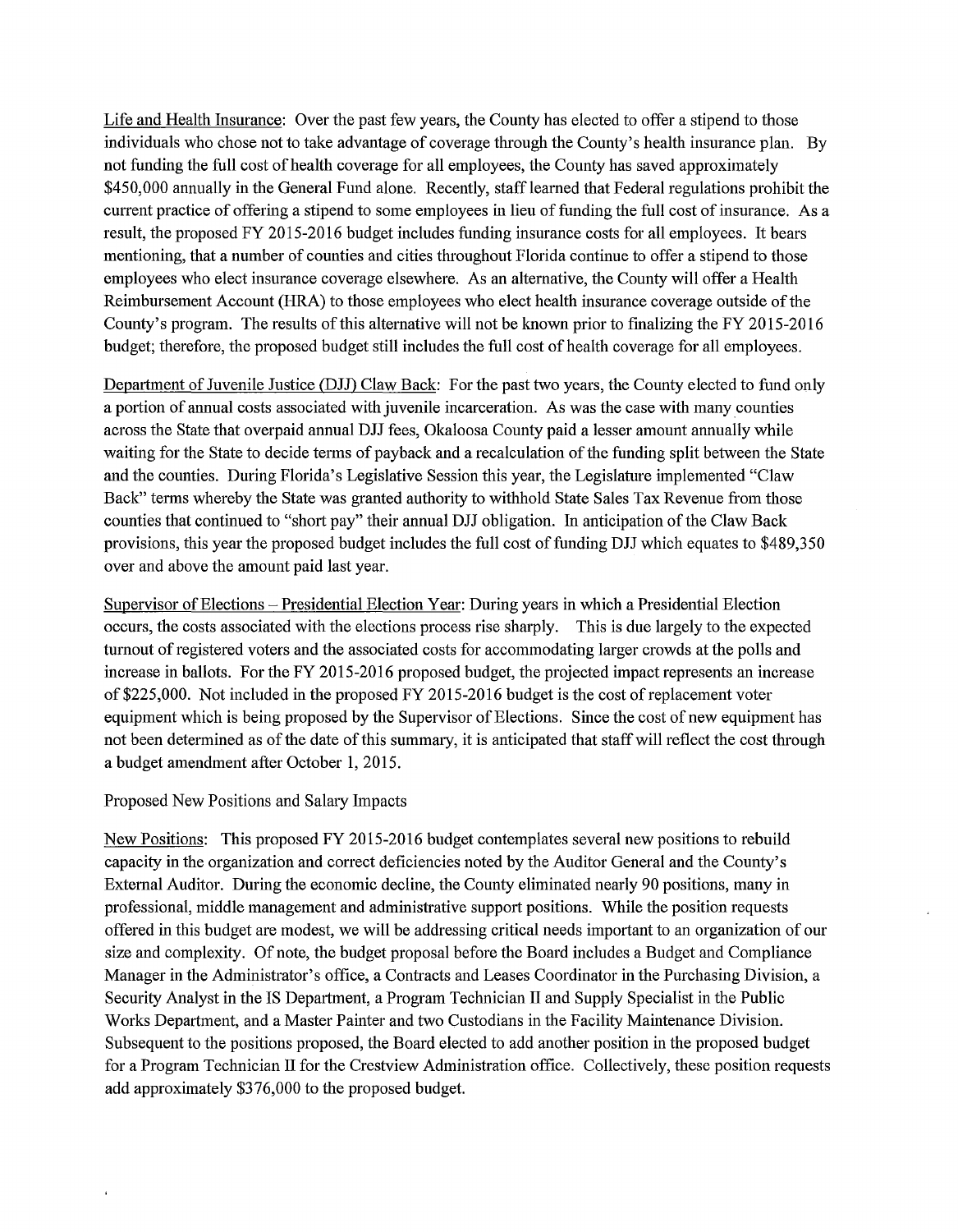Salary Adjustments: Over a four year period from 2009-2012, County employees did not receive salary adjustments for either cost of living or merit other than a 3% adjustment to offset increased costs related to changes with the Florida Retirement in 2011. Furthermore, staff reductions were necessary to balance the budget and additional demands were placed on remaining staff. To put this in perspective, the CPI since 2009 has grown by nearly 15%, while County employees have realized cost of living growth of only 6% (most of which occurred from modest increases over the past two budget years). The proposed budget for FY 2015-2016 again contemplates a small increase for employees. Similar to last year, this budget proposes a cumulative 1% increase spread out evenly among employees. Across all funds, a 1% increase equates to approximately a \$390,000 impact, or roughly \$500 per employee. As was the case last year, this adjustment is being proposed utilizing ProShare dollars.

# BP Settlement

BP Settlement and Budget Impact: After the proposed FY 2015-2016 budget was presented to the Board, the County received approximately \$3.6 million in previously unsettled claims as a result of the 2010 BP Deepwater Horizon oil spill. The proposed budget recognizes the receipt of these dollars; however, the Board has yet to discuss expenditure priorities related to these funds. The proposed budget reflects receipt of the settlement dollars in Capital Outlay, General Fund Reserves, and a capital equipment allocation to the Sheriff's Office. A discussion of the breakdown of this unanticipated revenue follows.

### Capital Outlay, Equipment, and General Fund Reserves

Capital Projects: The proposed FY 2015-2016 budget addresses needed capital projects and vehicle/equipment needs. Approximately \$550,000 in new project requests are proposed in this budget and include: new or repaired roofs for the Jail, Brackin Street Sheriff's building, north and south Health Department buildings, and old Crestview Hospital building; remodeled space at the Old Bethel building; expanded Farmer's Market at the Fort Walton Beach location; building repairs for the Jail, EMS station, Public Defender's Office, and old Fort Walton Beach Hospital building; and safety improvements at the Courthouse Annex Extension building in Fort Walton Beach. The total proposed Capital Outlay budget for FY 2015-2016 is approximately \$13.8 million of which \$10,678,500 is related to the Crestview Courthouse project. In order to balance the Capital Outlay Fund, this budget proposal anticipates an allocation of \$600,000 from the BP Settlement for new capital requests.

General Fund Reserves: Based on recommendations from the Auditor General and the County's External Auditor, the Board has placed added emphasis on growing General Fund reserves. Through the conservative budgeting of General Fund revenues last year, the County increased General Fund reserves by \$426,436 for a total reserve for FY 2014-2015 of \$3,796,231. Again this year, it is our recommendation to utilize budgeted savings and BP Settlement revenues to grow reserves. The proposed budget contemplates a 73 .1% increase in General Fund reserves made up mostly from the receipt of approximately \$2.5 million in BP Settlement dollars. In summary, General Fund Reserves are expected to increase by \$2,775,264, for a total projected reserve budget of \$6,571,495. It is understood that the Board may elect to utilize a portion of these dollars for more pressing capital project needs such as the Crestview Courthouse of other deferred capital improvements.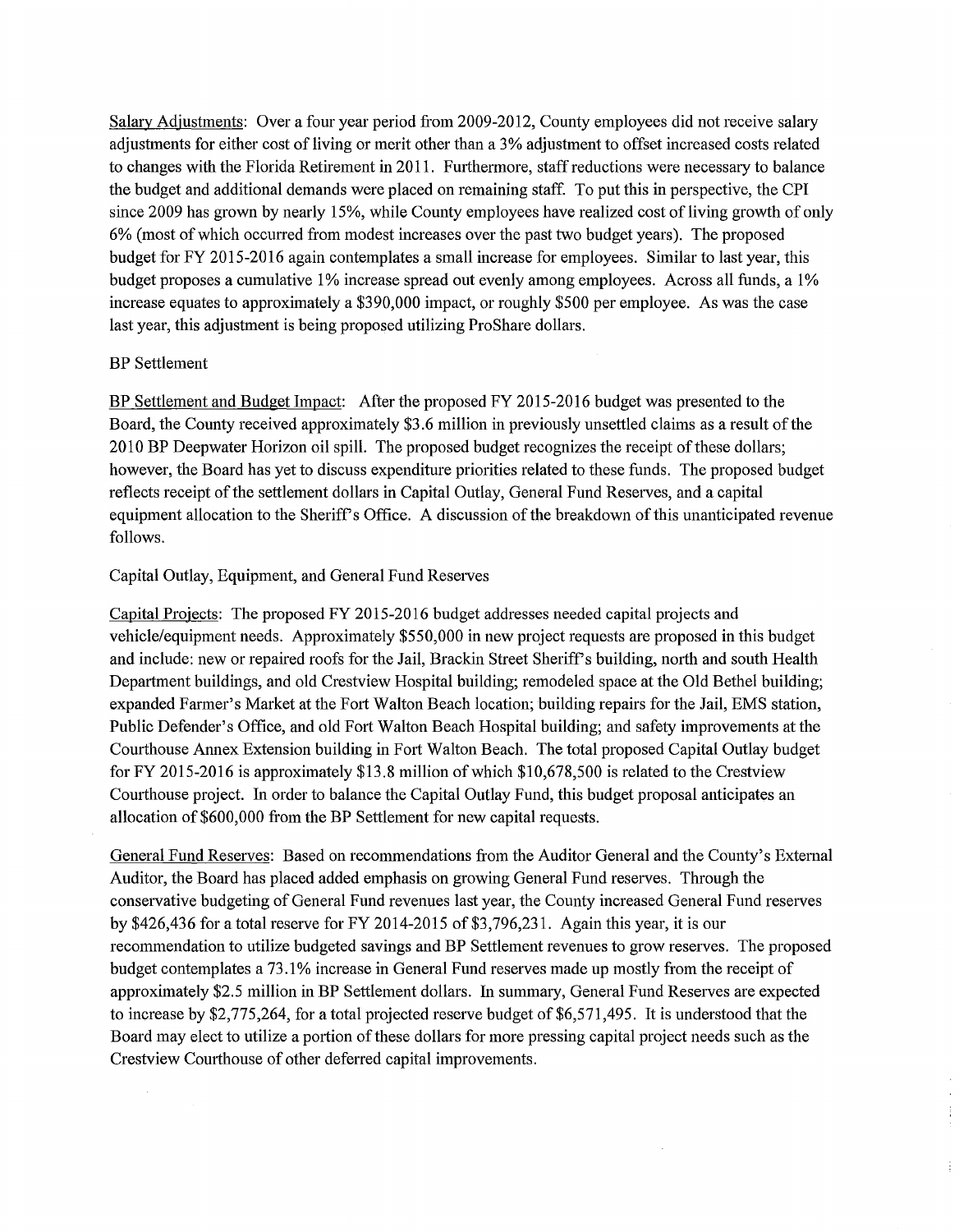Vehicles and Equipment: In keeping with the trend established in the FY 2013-2014 budget year, the proposed FY 2015-2016 budget reflects some needed vehicle and equipment replacements. By reimplementing the vehicle and equipment replacement program, we have been able to gain ground on a growing repair and maintenance trend in our Fleet Operations Division. The majority ofthe recommended new vehicles and equipment can be found in the County's Enterprise Fund Departments. As it relates to the General Fund, the proposed budget includes: replacement vehicles for the Courier, Facility Maintenance, Corrections, Parks, and the Agriculture Extension Department. Additional equipment purchases are also recommended for Mosquito Control, IS, Facility Maintenance, and the County Warning Point.

# Law Enforcement

Sheriff's Office: Okaloosa County continues to place a premium on public safety and a strong law enforcement presence. Community surveys routinely place law enforcement as a top priority among the myriad services government provides. Over the past two budget cycles, significant attention has been given to the Sheriff's office resulting in budget increases each year. The budget recommendation this year mirrors actions taken by the Board in recent years. The Sheriff's initial request for the FY 2015 2016 budget included a spending plan increase of 11%, or approximately \$3 .4 million to address pressing law enforcement needs throughout the County. Unfortunately, sufficient dollars are not available to address all of the competing priorities the County is faced with next year. In an effort to fairly appropriate the limited increases in projected revenue available next year, the Board approved an increase of 4.5% to the Sheriff's budget which is consistent with anticipated increases in property taxes for next year. The recommended 4.5% increase in the Sheriff's budget over last year's allocation will generate an additional \$1,430,000 for the Sheriff to use as he chooses. In addition to the proposed \$1.43M increase recommended by the County Administrator, the Board also approved a one-time allocation of \$500,000 from BP Settlement dollars for capital purchases. Collectively, the two sources represent an increase of \$1.93M for the Sheriff's budget for FY 2015-2016. (The Board also discussed allocating an additional \$100,000 for the Sheriff for use during Spring Break 2016; however, the source ofthis funding is undecided at this time and will likely be made through a budget amendment after October 1, 2015).

# Special Revenue and Enterprise Funds

Tourist Development Department: Overall, the Tourist Development Fund continues to be healthy after another year of significant growth. For the FY 2015-2016 proposed budget, we anticipate continued growth as revenues are projected to total \$45,459,814 or an increase of \$10,542,314 from last year. The proposed spending plan for next year again includes marketing and promotional activities geared toward promoting the Emerald Coast as well as remodeling/new construction projects along the tourism corridor.

Department of Airports: The County owns and maintains three airports: Destin-Fort Walton Beach Airport, Destin Executive Airport, and Bob Sikes Airport. The main hub of commercial activity of the County's three airport system continues to be Destin-Fort Walton Beach Airport. Revenues across the County's system of airports have remained relatively flat in recent years as competition for air carrier service intensifies and the number of carriers shrinks. While we again anticipate modest to no growth in our main sources ofrevenue (passenger facility charges and customer facility charges), the proposed budget does reflect a \$5,449,141 increase in revenue for next year due mostly to major capital projects previously planned with State and Federal assistance.